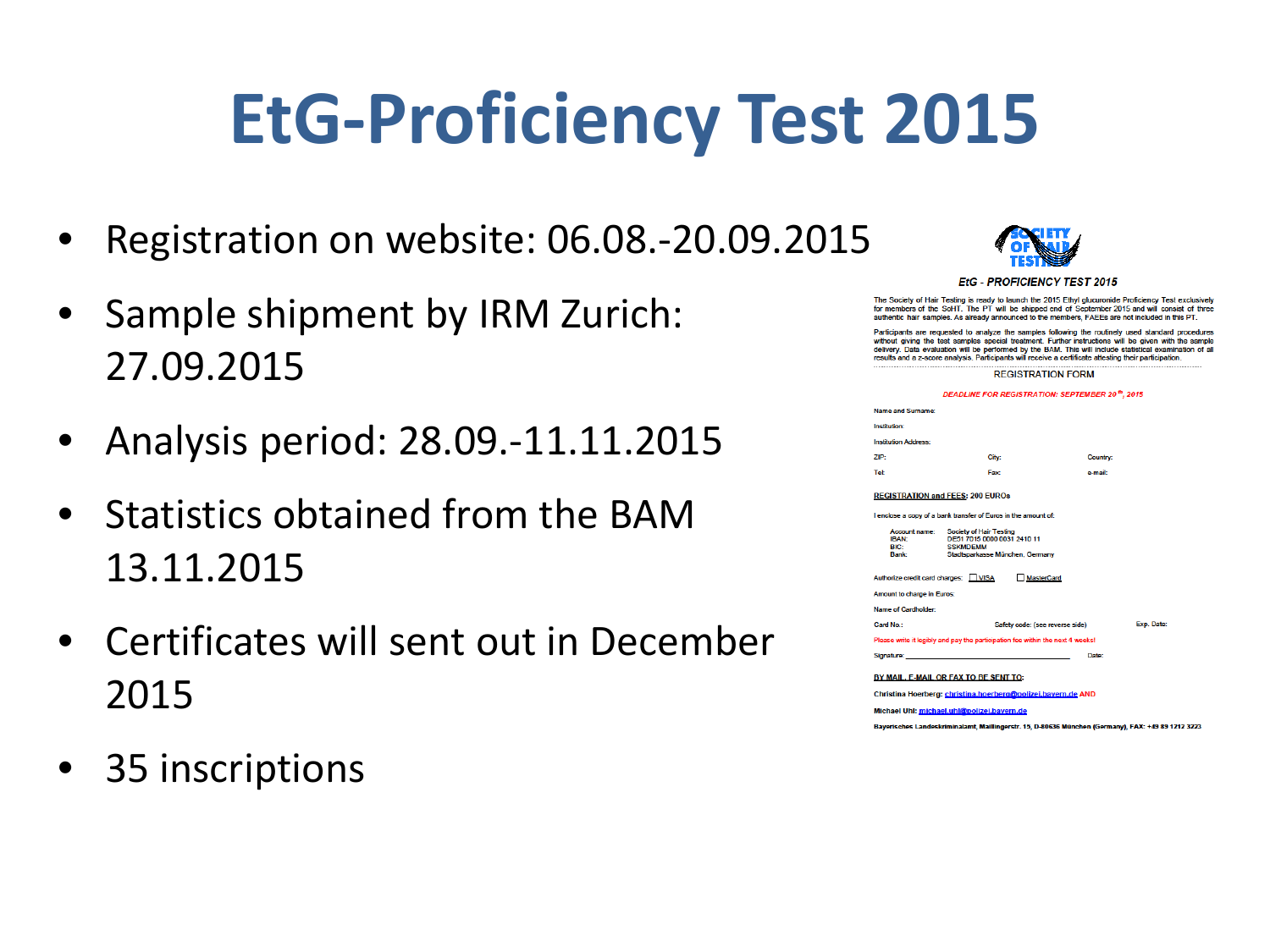# **Samples**

- 3 authentic samples (negative, low and high)
- 100 mg per sample
- Washed and cut
- Homogeneity tested at IRM Zurich
- At least 25 mg recommended for analysis
- Labs should perform analysis according to their routine method

|                                                                                                                                  | <b>PROFICIENCY TEST</b>                                                                                                                                                                                                                                                                                                                                                                                                                                        |                           |  |  |  |
|----------------------------------------------------------------------------------------------------------------------------------|----------------------------------------------------------------------------------------------------------------------------------------------------------------------------------------------------------------------------------------------------------------------------------------------------------------------------------------------------------------------------------------------------------------------------------------------------------------|---------------------------|--|--|--|
| SOCIE<br>OF HA                                                                                                                   | <b>ETHYL GLUCURONIDE</b>                                                                                                                                                                                                                                                                                                                                                                                                                                       | <b>PT 2015</b>            |  |  |  |
| TESTINE                                                                                                                          | <b>Instructions</b>                                                                                                                                                                                                                                                                                                                                                                                                                                            | 09/2015                   |  |  |  |
|                                                                                                                                  |                                                                                                                                                                                                                                                                                                                                                                                                                                                                |                           |  |  |  |
| <b>Introduction</b>                                                                                                              | <b>Deadline of result submission:</b>                                                                                                                                                                                                                                                                                                                                                                                                                          | Oct 31 <sup>st</sup> 2015 |  |  |  |
| <b>Dear Participants,</b>                                                                                                        |                                                                                                                                                                                                                                                                                                                                                                                                                                                                |                           |  |  |  |
| <b>Research and Testing).</b>                                                                                                    | 8th proficiency test for ethyl glucuronide (EtG) in co-operation with the BAM (Federal Institute for Materials,                                                                                                                                                                                                                                                                                                                                                |                           |  |  |  |
| <b>Co-operation partners</b>                                                                                                     |                                                                                                                                                                                                                                                                                                                                                                                                                                                                |                           |  |  |  |
| Bundesanstalt für                                                                                                                | Federal Institute for Materials Research and Testing (BAM)<br>Division 1.2 "Organic Chemical Analysis; Reference Materials"                                                                                                                                                                                                                                                                                                                                    |                           |  |  |  |
| Materialforschung<br>und -prüfung<br>International (ISO, CEN) and national (DIN, VDI) standardization and requiation.            | Richard-Willstätter-Strasse 11<br>D-12489 Berlin (Germany)<br>www.bam.de<br>Being a competence centre for analytical chemistry, the department provides information and advice with respect to all<br>questions of reliability, trueness and precision of analytical methods, and to quality assurance and quality control in the<br>chemical-analytical laboratory. The results of the department's research and development activities are incorporated into |                           |  |  |  |
|                                                                                                                                  |                                                                                                                                                                                                                                                                                                                                                                                                                                                                |                           |  |  |  |
|                                                                                                                                  | <b>EtG Proficiency Testing Supervision</b>                                                                                                                                                                                                                                                                                                                                                                                                                     |                           |  |  |  |
|                                                                                                                                  | <b>Submission of results</b>                                                                                                                                                                                                                                                                                                                                                                                                                                   |                           |  |  |  |
| <b>Contact for request (email preferable)</b><br><b>Organization</b><br><b>Delivery of samples</b><br><b>Data Reporting Form</b> | <b>PT-evaluation</b>                                                                                                                                                                                                                                                                                                                                                                                                                                           |                           |  |  |  |
|                                                                                                                                  | <b>Certificates of participation</b>                                                                                                                                                                                                                                                                                                                                                                                                                           |                           |  |  |  |
|                                                                                                                                  |                                                                                                                                                                                                                                                                                                                                                                                                                                                                |                           |  |  |  |
|                                                                                                                                  | <b>Dr. Frank Sporkert</b>                                                                                                                                                                                                                                                                                                                                                                                                                                      |                           |  |  |  |
| Dr. Markus Baumgartner<br>markus.baumgartner@irm.uzh.ch                                                                          | Frank.Sporkert@chuv.ch                                                                                                                                                                                                                                                                                                                                                                                                                                         |                           |  |  |  |
| Fax: +41 (0)44 635 76 12                                                                                                         | Fax: +41 (0)21 314 7329                                                                                                                                                                                                                                                                                                                                                                                                                                        |                           |  |  |  |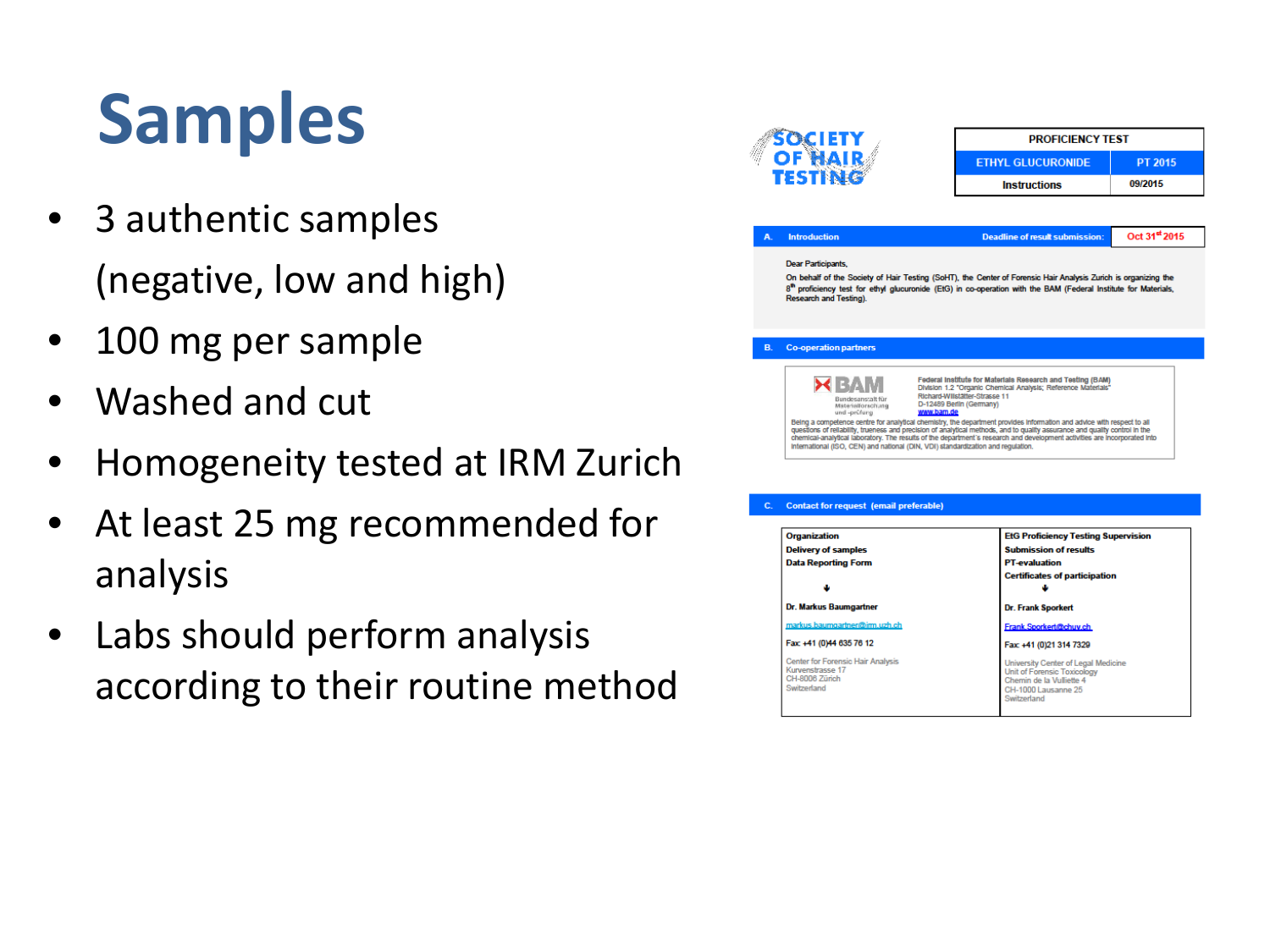## **Statistics**

- 32 results submitted
- Lab experiences:

> 300 analyses/year: 16 labs 50-300 analyses/year: 7 labs < 50 analyses/year: 9 labs

- Pulverization: 17 labs
- Incubation/extraction: water 28 labs, water and MeOH and/or ACN 3 labs, MeOH 1 lab
- Measurement:

LC-MS/MS: 22 labs, GC-MS/MS: 10 labs

|                                                                                       |                                                               | <b>PROFICIENCY TEST</b>           |                    |               |  |
|---------------------------------------------------------------------------------------|---------------------------------------------------------------|-----------------------------------|--------------------|---------------|--|
|                                                                                       | <b>Bundessnatalt</b> für<br>Materialforschung<br>und -prüfung |                                   | <b>ETG</b>         | PT 2015       |  |
|                                                                                       |                                                               |                                   | <b>Result form</b> | Oct 31st 2015 |  |
| <b>ETHYL GLUCURONIDE PROFICIENCY TEST 2015</b>                                        |                                                               |                                   |                    |               |  |
| Laboratory experience<br>1                                                            |                                                               |                                   |                    |               |  |
| 1.1 Previous participation in inter-laboratory comparisons?                           |                                                               |                                   |                    |               |  |
| <b>YES</b><br>п                                                                       | <b>NO</b><br>п                                                |                                   |                    |               |  |
| 1.2 The method used is validated?                                                     |                                                               |                                   |                    |               |  |
| $YES$ $\Box$                                                                          | <b>NO</b><br>п                                                |                                   |                    |               |  |
| 1.3 Forensic Lab accreditation for this analysis?                                     |                                                               |                                   |                    |               |  |
| $YES$ $\Box$                                                                          | NΟ<br>п                                                       |                                   |                    |               |  |
| 1.4 Number of analyzed samples EtG in hair per year?                                  |                                                               |                                   |                    |               |  |
| $< 50$ $\Box$                                                                         | $50-300$ $\Box$ > 300 $\Box$                                  |                                   |                    |               |  |
|                                                                                       |                                                               |                                   |                    |               |  |
| 2<br><b>Quantification</b>                                                            |                                                               |                                   |                    |               |  |
| 2.1 Hair EtG concentration determined according to your routinely performed<br>method |                                                               |                                   |                    |               |  |
|                                                                                       |                                                               | <b>EtG concentration in pg/mg</b> |                    |               |  |
|                                                                                       |                                                               |                                   |                    |               |  |
| <b>Your Lab Code</b>                                                                  | <b>HEtG 15/1-A</b>                                            | <b>HEtG 15/1-B</b>                | <b>HEtG 15/1-C</b> |               |  |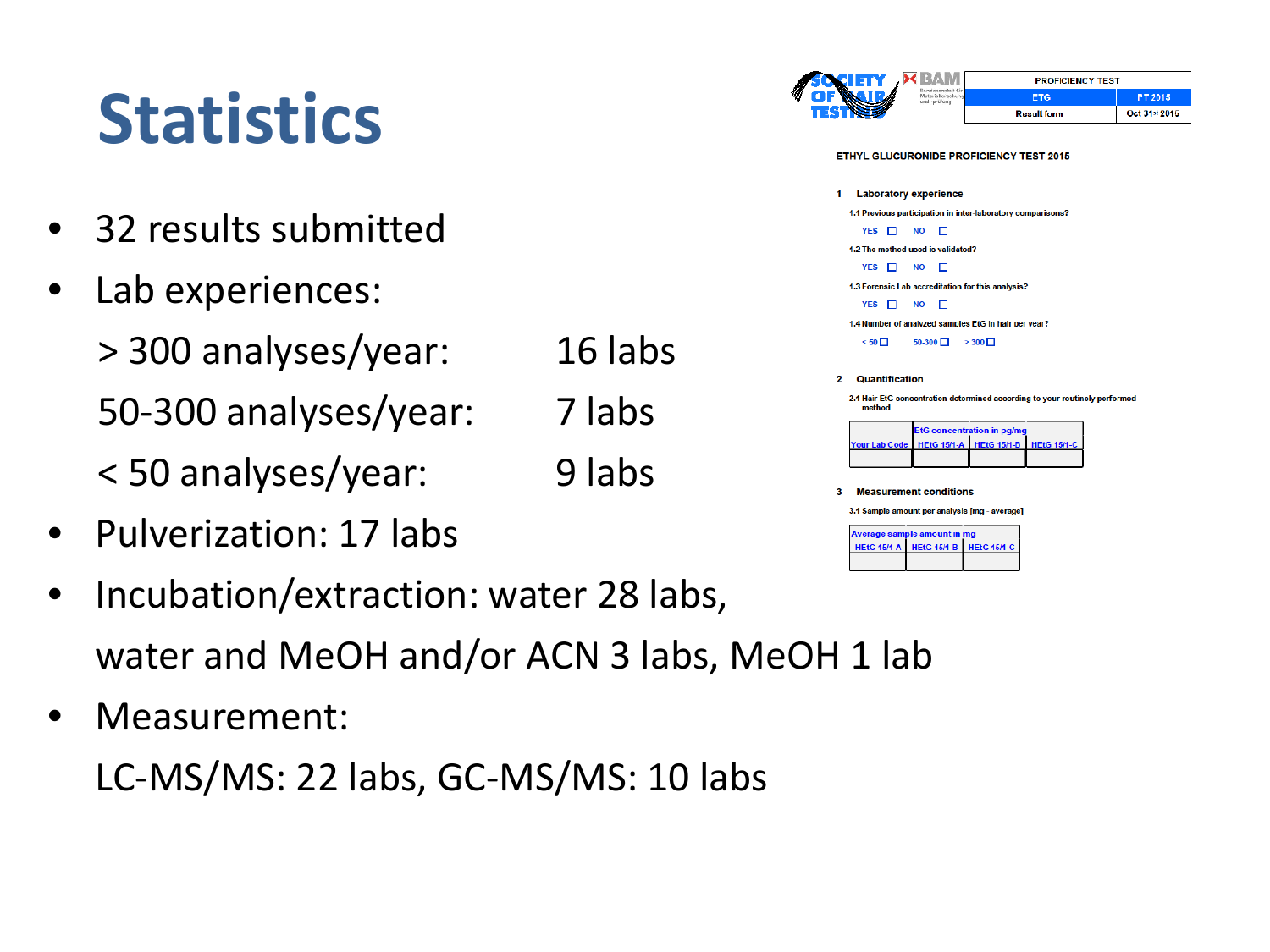## **EtG-Results**

- Data treatment according to ISO-5725-5 (with PROLab Plus software)
- Acceptance criteria: Horwitz Z-score <= 2 (robust mean of results for all samples)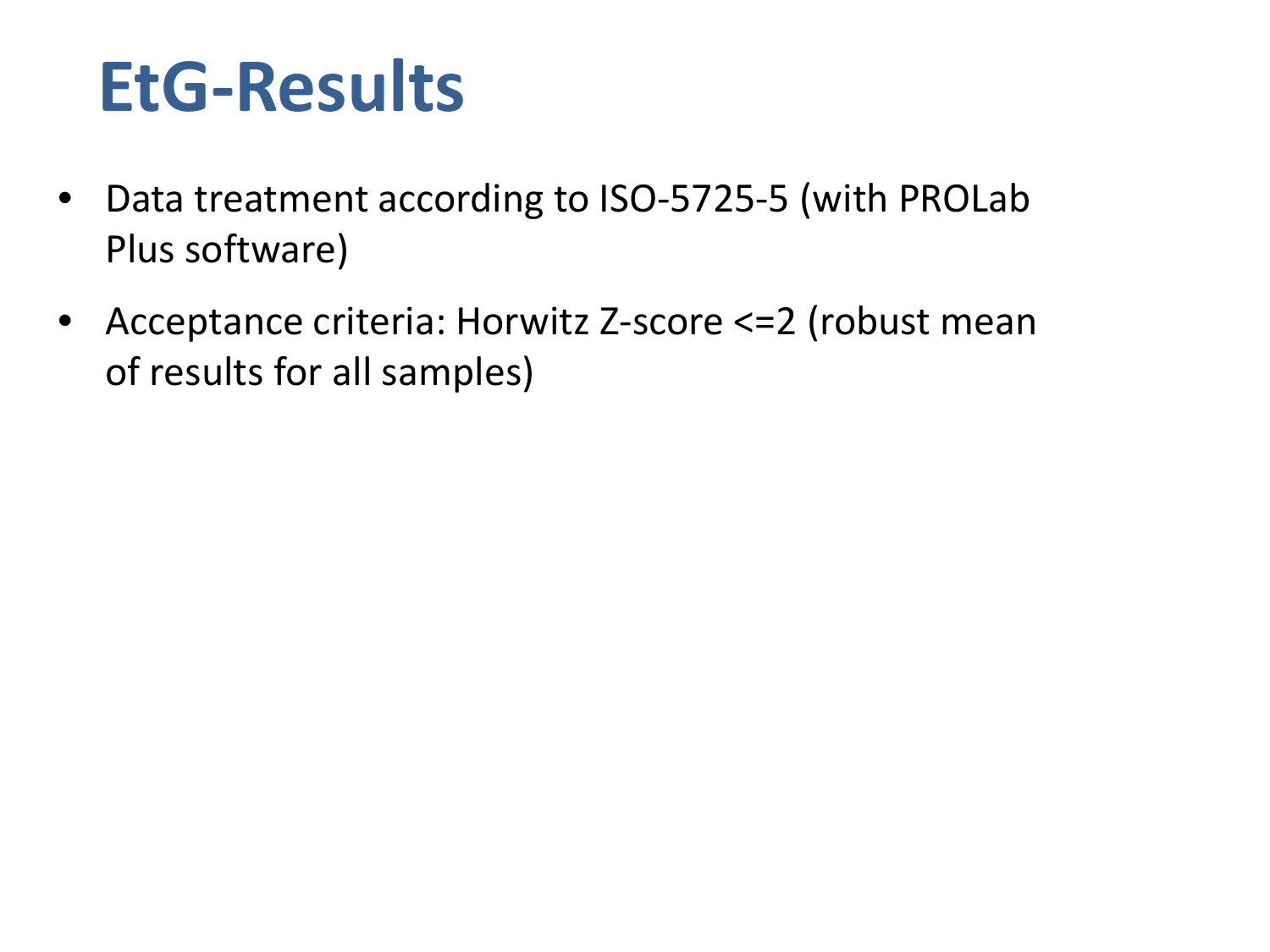Summary results

### **SAMPLE A**





19.11.2015 Assigned value **A: 13.1 pg/mg** (accepted range **5.0 – 21.1 pg/mg**)  $\geq$  BAM

PROLab Page 1

Target SD: 30.7 %

5 labs were not able to detect EtG in this sample

26 of 32 results within the tolerance criteria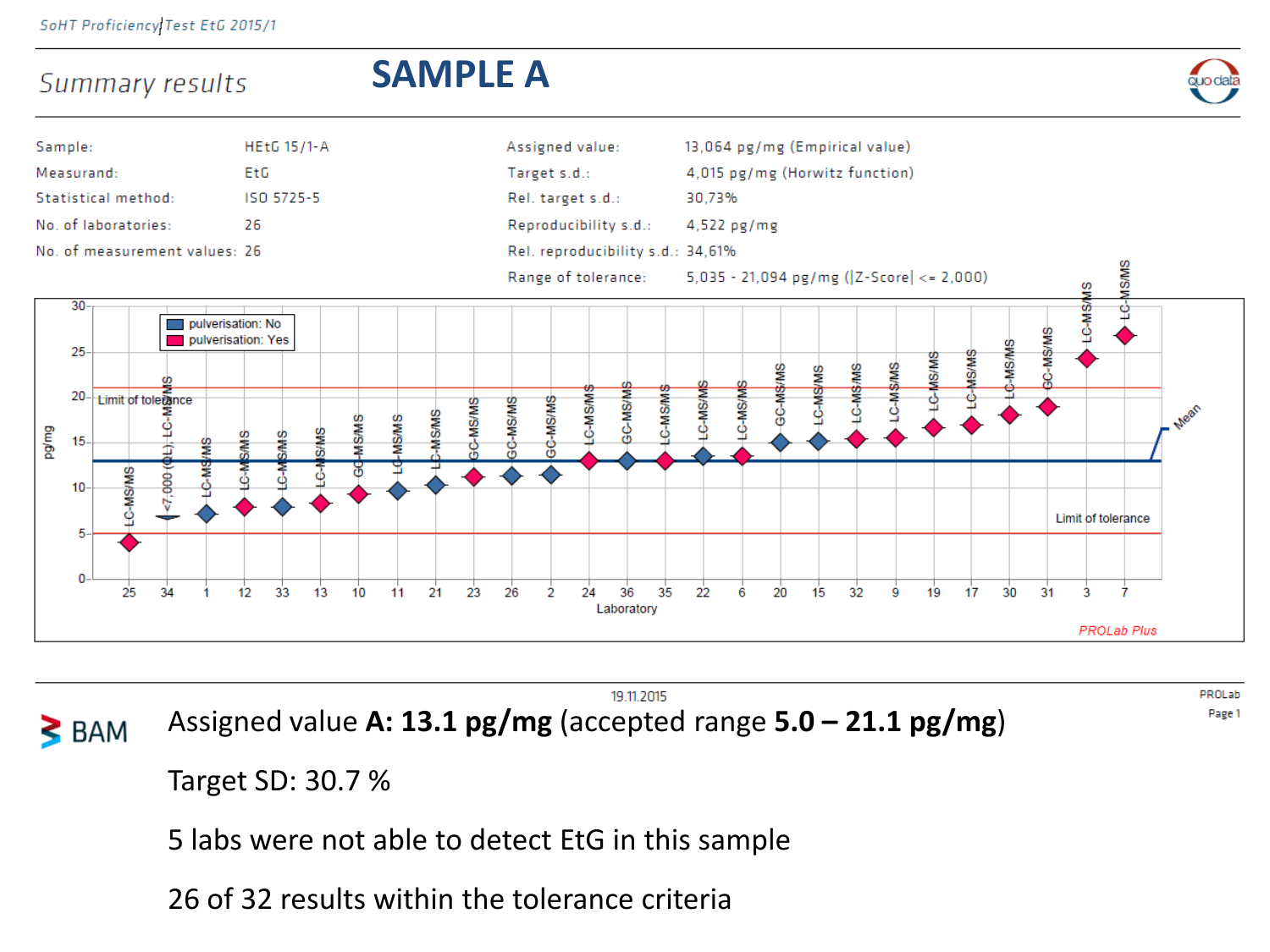

19.11.2015

 $\geq$  BAM

Assigned value **B:** < 3.0 pg/mg

PROLab Page 1

31 of 32 results within the tolerance criteria

9 labs reported results for sample B

(1 lab 9.2, 1 lab < 7.0, 7 labs < 2.7 pg/mg)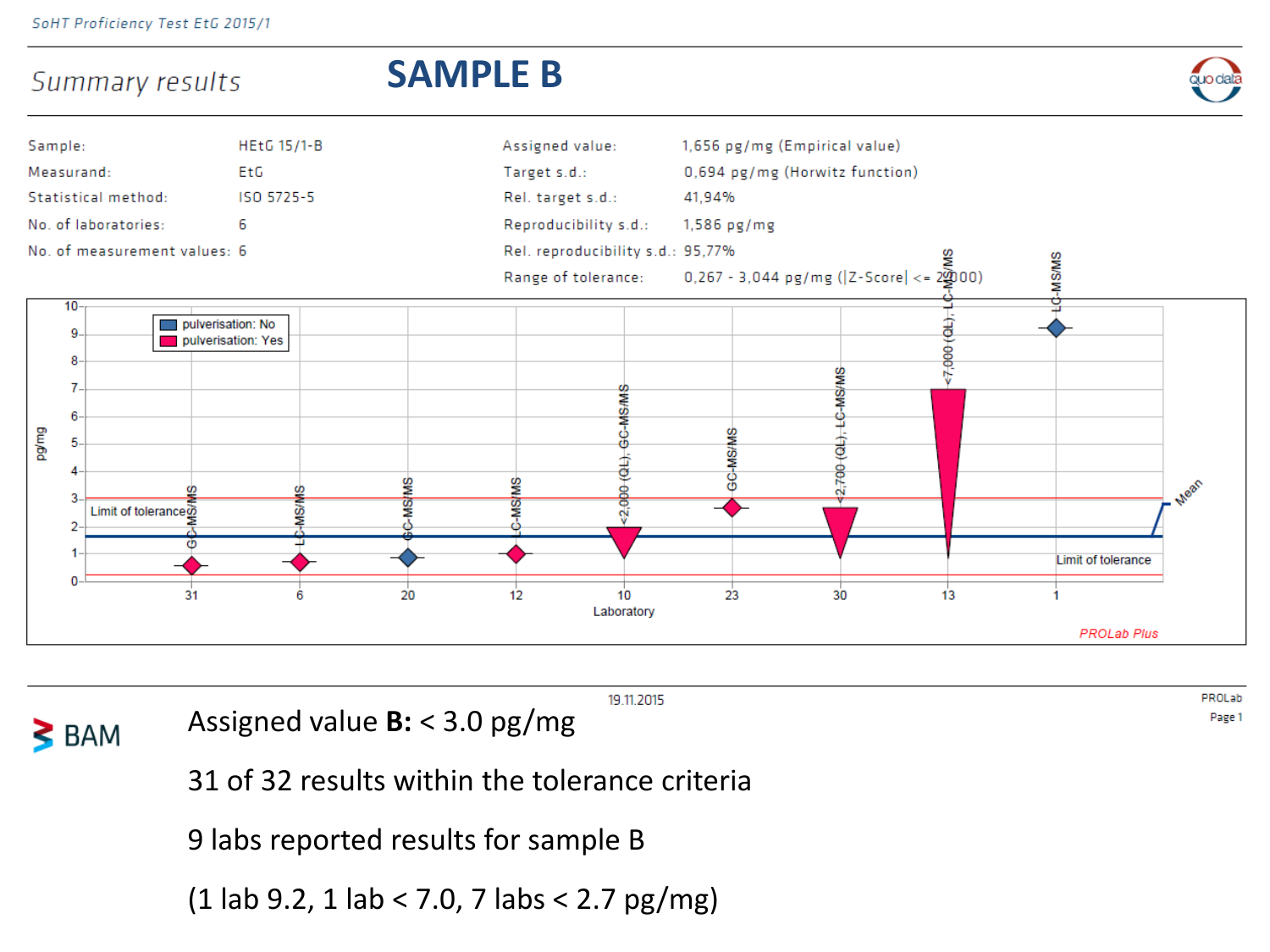### SoHT Proficiency Test EtG 2015/1

### **SAMPLE C**

### Summary results





19.11.2015

PROLab Page 1

### $\geq$  BAM Assigned value **C: 93.8 pg/mg** (accepted range **50.9 – 137 pg/mg**)

24 of 32 results within the tolerance criteria